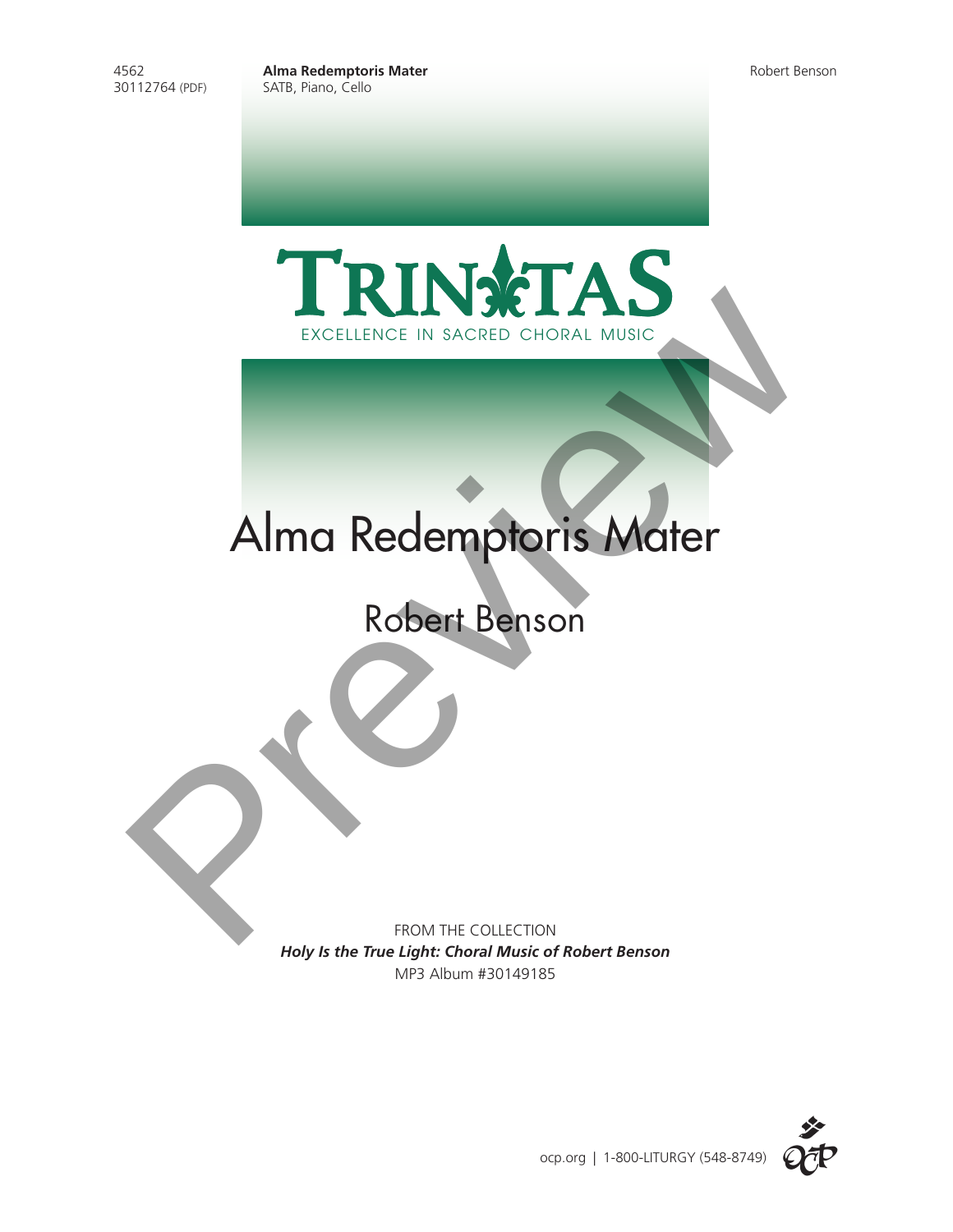## ALMA REDEMPTORIS MATER

Gregorian Antiphon **Arranged** by Robert Benson



Music © 2000, Robert Benson. Published by TRINITAS, 5536 NE Hassalo, Portland, OR 97213. All rights reserved.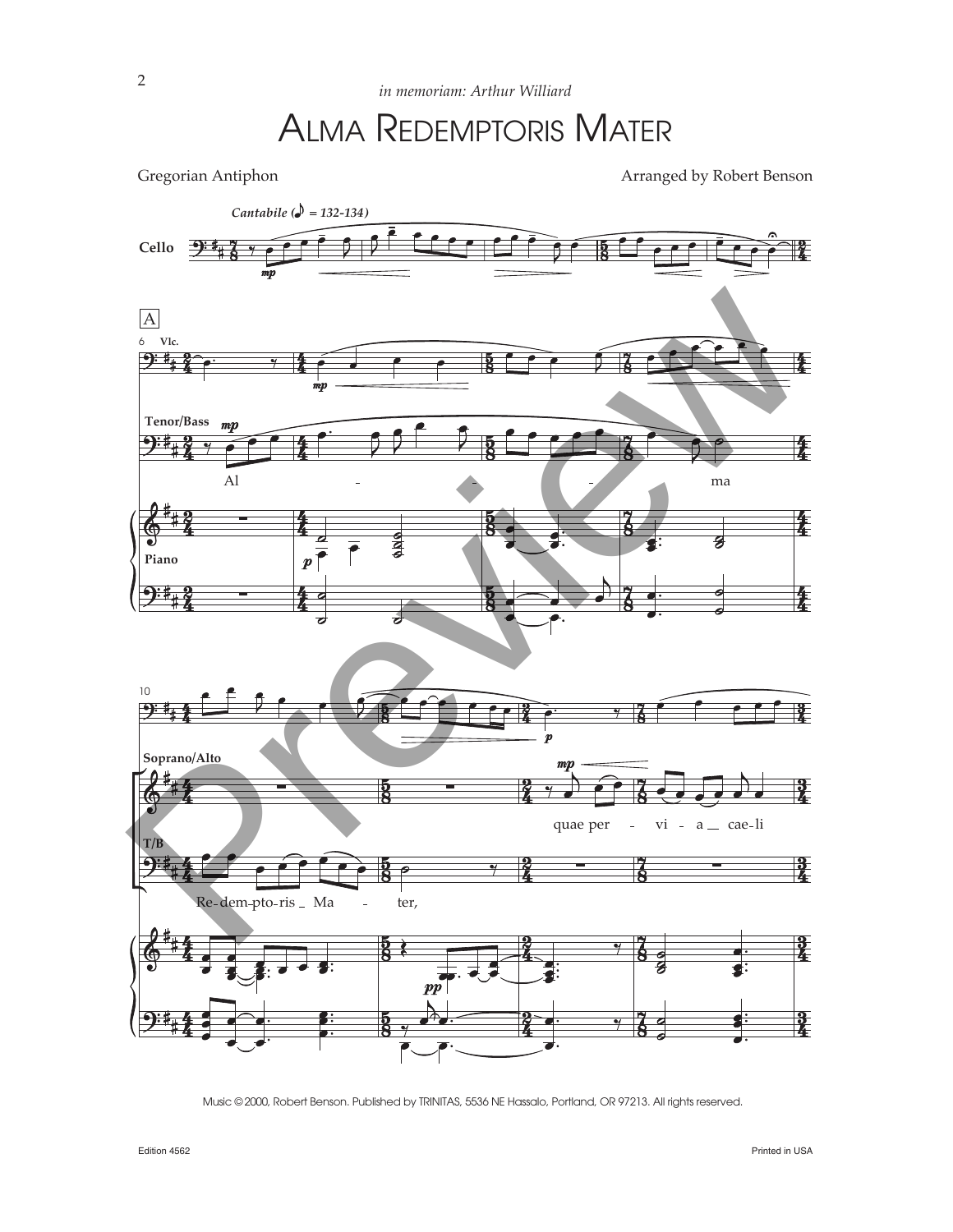



Alma Redemptoris Mater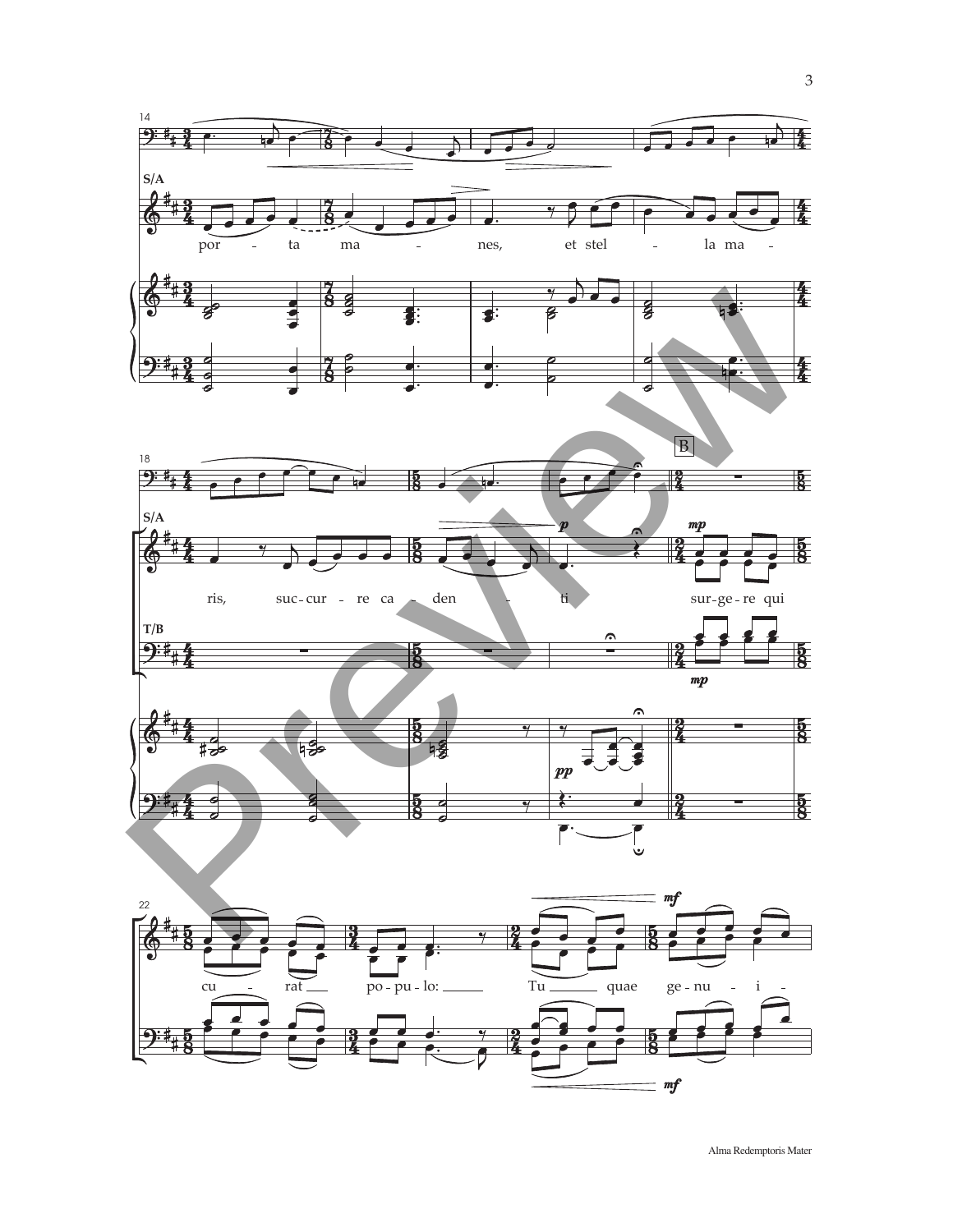





Alma Redemptoris Mater

 $\,4\,$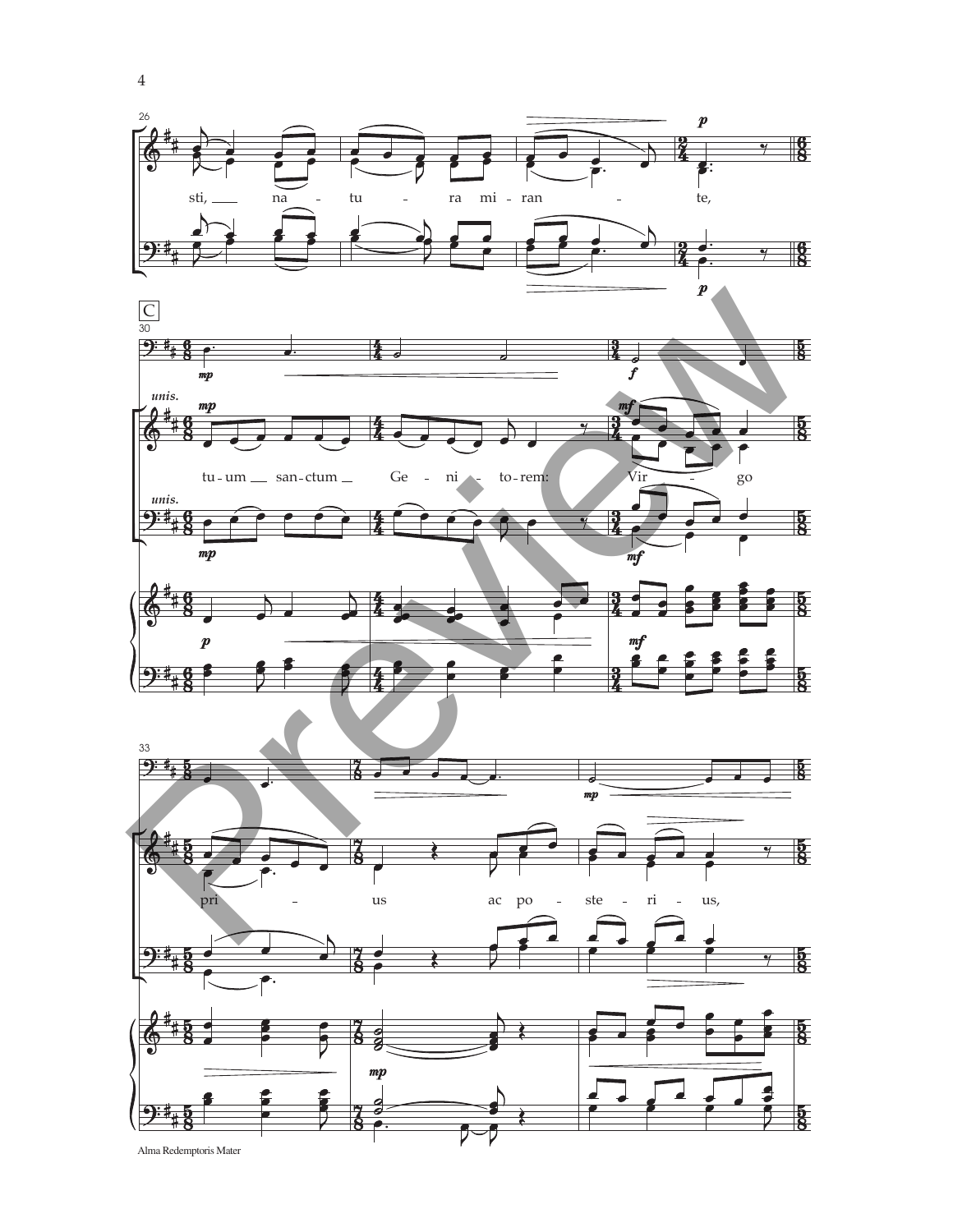





Alma Redemptoris Mater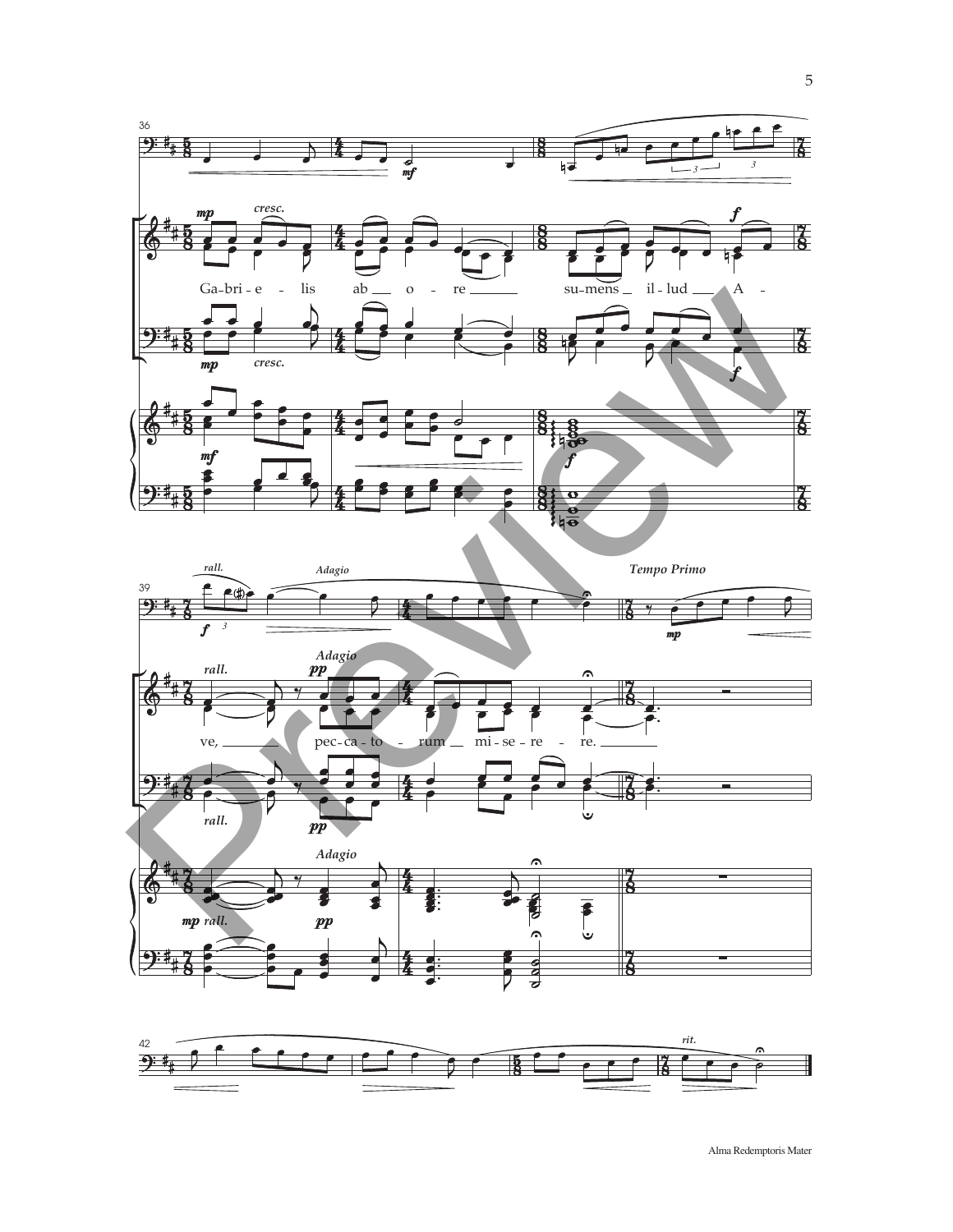ALMA REDEMPTORIS MATER



© 2000, Robert Benson. Published by TRINITAS, 5536 NE Hassalo, Portland OR 97213. All rights reserved.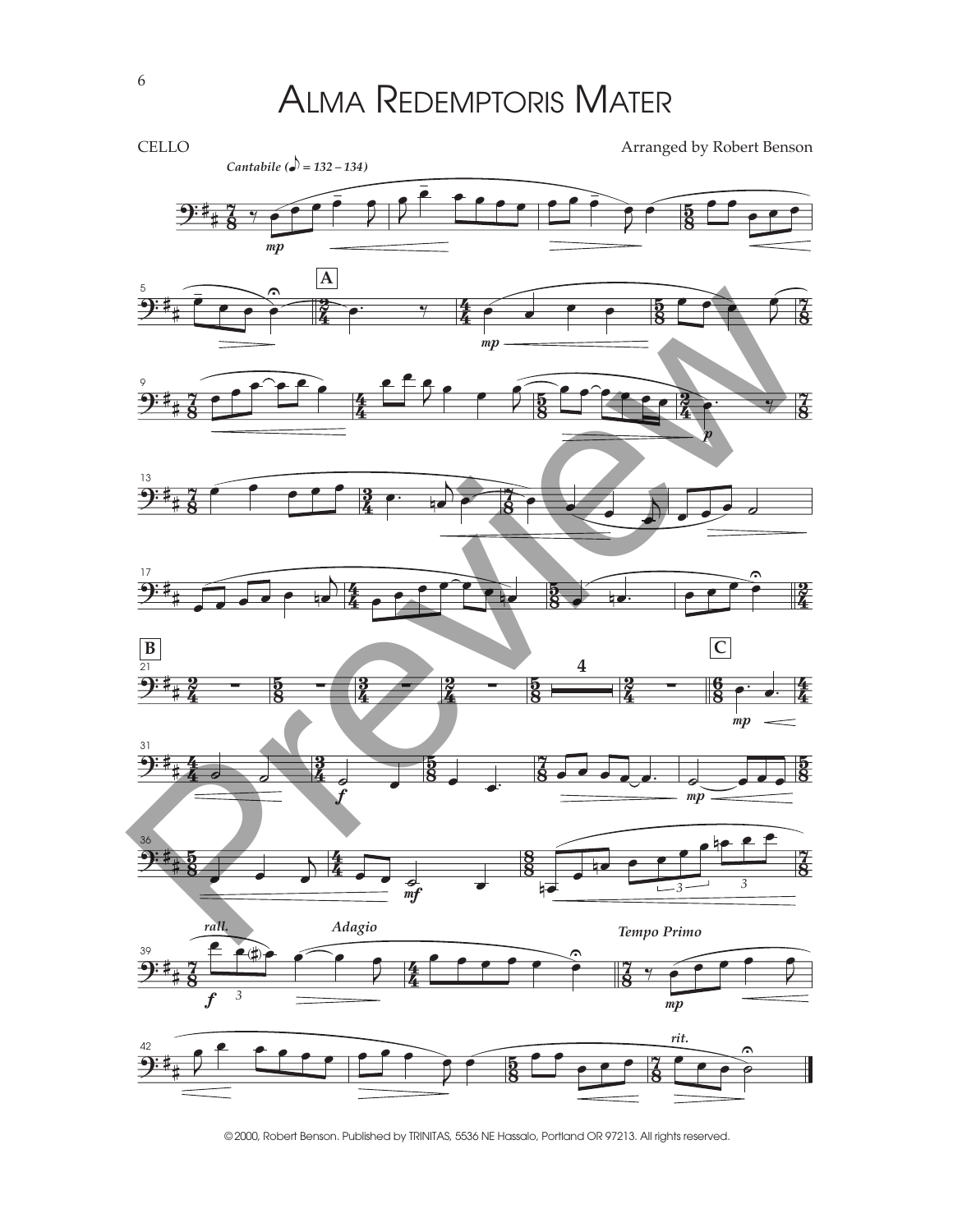## **Translation**

Alma Redemptoris Mater, quae pervia caeli porta manes, et stella maris, succurre cadent surgere qui curat populo: Tu quae genuisti, natura mirante, tuum sanctum Genitorem: Virgo prius ac posterius, Gabrielis ab ore sumens illud Ave, peccatorum miserere.

*Kind Mother of the Redeemer, our open gateway to heaven and star of the sea, help your fallen people who strive to rise again: You who gave birth to your holy Son, while all nature marvelled: Ever Virgin Mother, who received God's greeting from the mouth of Gabriel, Mago pruss ac posterius, we come that and we concerned that concerned code specifies*<br> *Cabriells above sumers.* Hud Ave,<br> *preview mercy on us simmers*<br> *have mercy on us simmers*<br> *have mercy on us simmers*